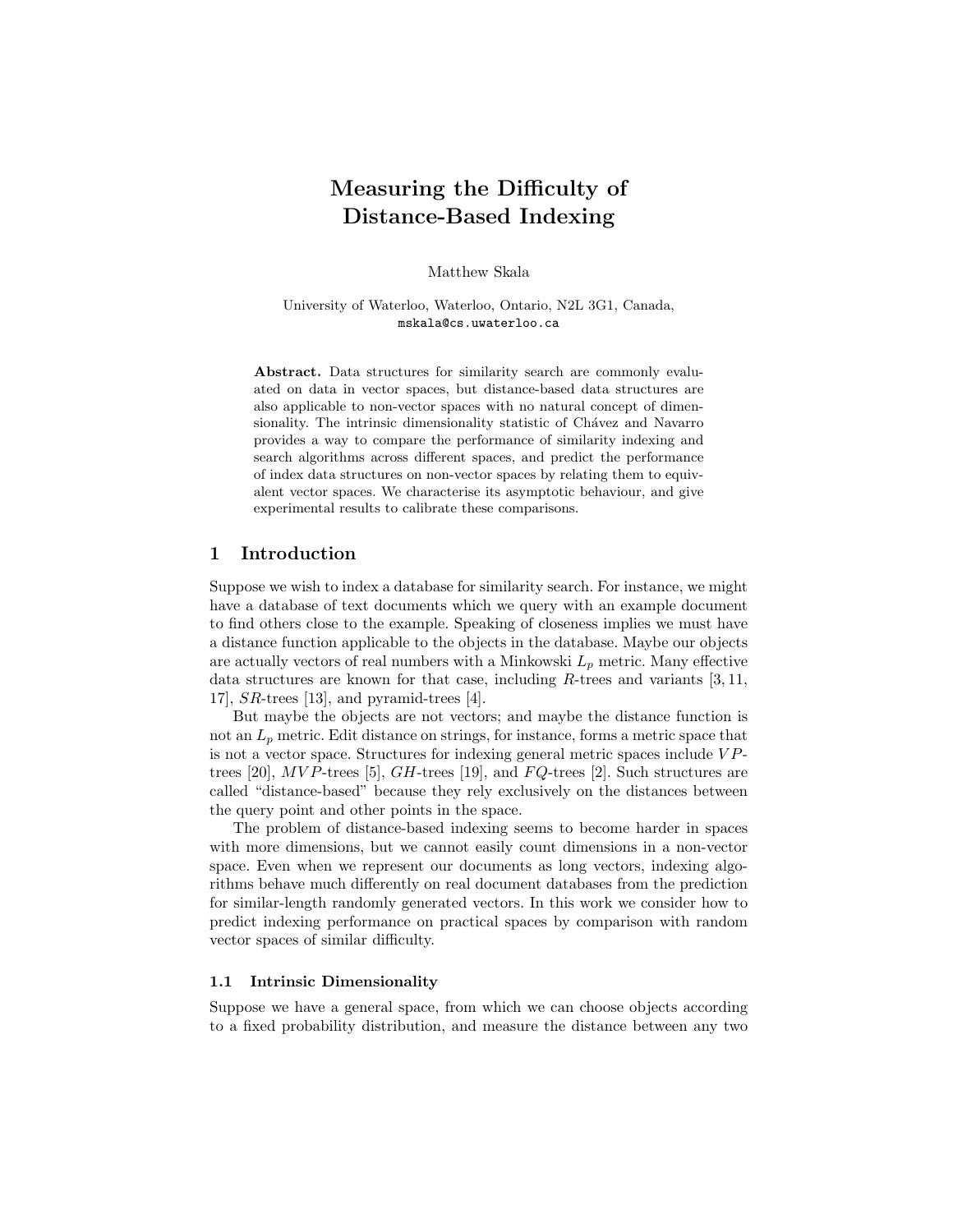objects, but the objects are opaque: all we know about an object is its distance from other objects. We might wish to assume that we have a metric space, with the triangle inequality, but even that might only hold in an approximate way—for instance, only to within a constant factor, as with the "almost metrics" defined by Sahinalp and others [16]. Some functions we might like to use do not naturally obey the triangle inequality—such as relative entropy measured by compression, proposed in bioinformatics applications [10, 14].

Given such a space, the only way we can describe the space or distinguish it from other general spaces is by choosing random points and considering the probability distribution of distances between them. Chávez and Navarro introduce a statistic called "intrinsic dimensionality" for describing spaces in terms of the distribution of the distance between two randomly chosen points. Where  $\mu$ and  $\sigma^2$  are the mean and variance of that distance, the intrinsic dimensionality  $\rho$  is defined as  $\mu^2/(2\sigma^2)$  [6]. Squaring the mean puts it in the same units as the variance; and as we prove, the constant 2 makes  $\rho$  equal the number of vector dimensions for uniform random vectors with  $L_1$  and approach it for normal random vectors with  $L_2$ .

Chávez and Navarro prove bounds on the performance of several kinds of distance-based index structures for metric spaces in terms of  $\rho$ . Spaces that are easy to index have small  $\rho$ , and the statistic increases as the spaces become harder to index. They also give an argument (using a proof of Yianilos) for why intrinsic dimensionality ought to be proportional to the number of vector components when applied to points chosen uniformly at random from vector spaces [6, 21]. To calibrate the dimensionality measurement, they show experimental results for low-dimensional spaces to estimate the asymptotic constant of proportionality for  $\rho$  in terms of n, with n-component vectors having each component chosen from a uniform distribution and using  $L_p$  metrics [6].

We analyse the behaviour of  $\rho$  for vectors chosen with independent identically distributed real components, and distance measured by an  $L_p$  metric; the result is exact for  $L_1$ . We find that  $\rho(n)$  is  $\Theta(n)$  for  $L_p$  with finite p, but not necessarily for  $L_{\infty}$ . We show  $\rho$  to be  $\Theta(\log^2 n)$  in the case of normally-distributed random vectors with the  $L_{\infty}$  metric. We also present experimental results corroborating our theory. The slopes of the lines are found to be significantly greater than predicted by previous experiments, because the true asymptotic behaviour only shows itself at large n. The behaviour of the asymptotic lines as  $p$  varies is seen to be counter-intuitive, with the  $L_{\infty}$  metric on uniform vectors much different from the  $L_p$  metric for large but finite p.

#### 1.2 Notation

Following the notation used by Arnold, Balakrishnan, and Nagaraja, [1] we write  $X \stackrel{d}{=} Y$  if X and Y are identically distributed,  $X \stackrel{d}{\to} Y$  if the distribution of  $X(n)$ converges to the distribution of Y as n goes to positive infinity, and  $X \stackrel{d}{\leftrightarrow} Y$  if the distributions of both  $X$  and  $Y$  depend on  $n$  and converge to each other. We also write  $f(n) \to x$  if x is the limit of  $f(n)$  as n goes to positive infinity,  $E[X]$  and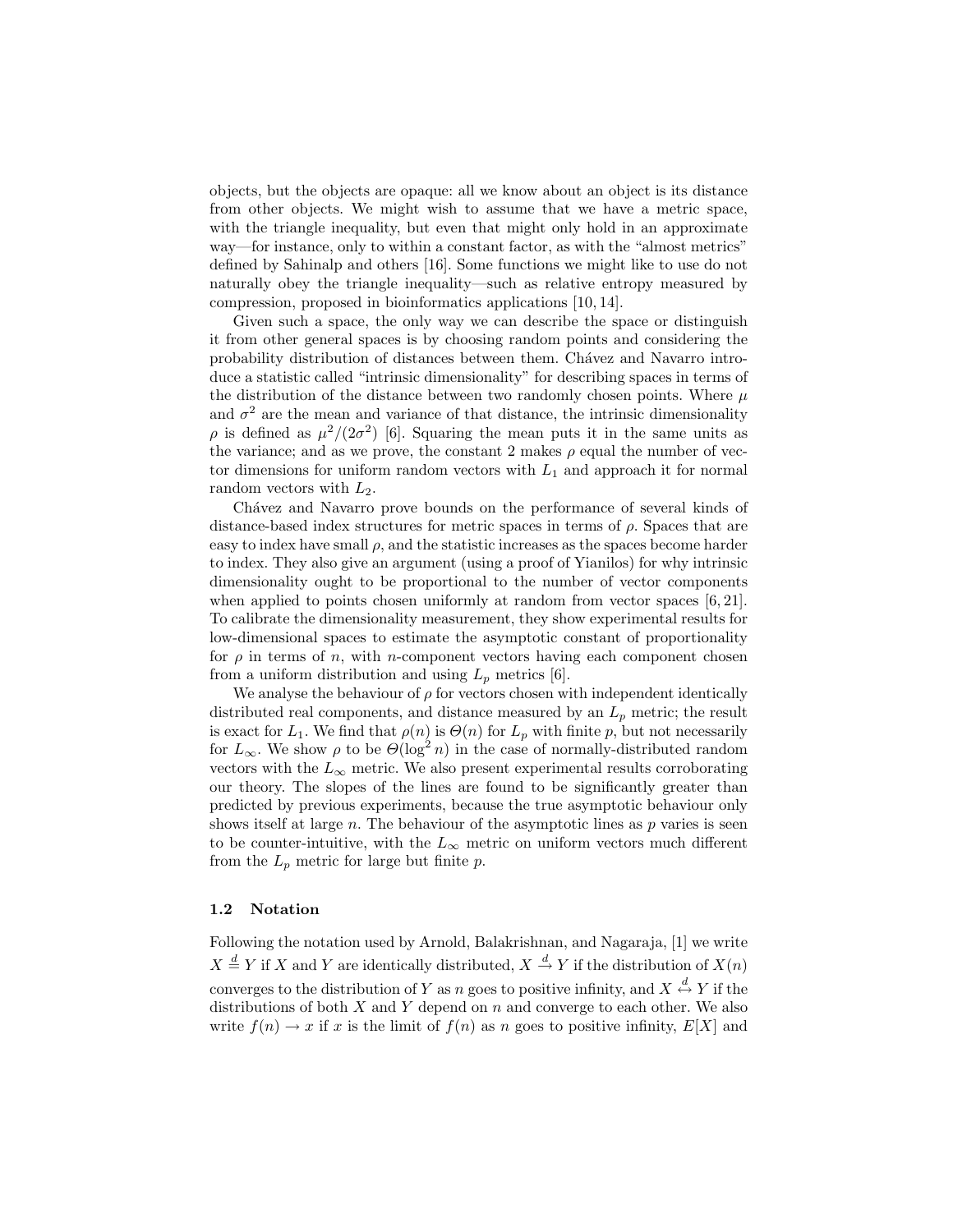$V[X]$  for the expectation and variance of X respectively,  $\log x$  for the natural logarithm of x, and  $\Gamma(x)$  for the standard gamma function (generalised factorial). Random variables that are independent and identically distributed are called iid, a random variable's probability density function is called its pdf, and its cumulative distribution function is called its cdf.

Let  $X = Y$  be a real random variate realised as random variables  $X_i$  and  $Y_i$ . Let  $\boldsymbol{x}_n = \langle X_1, X_2, \ldots, X_n \rangle$  and  $\boldsymbol{y}_n = \langle Y_1, Y_2, \ldots, Y_n \rangle$  be vector random variables with *n* iid components each, each component drawn from the variate. Let  $D_{p,n}$ be the distance between x and y under the  $L_p$  metric  $||x - y||_p$ , defined as  $\left(\sum_{i=1}^n |X_i - Y_i|^p\right)^{1/p}$  for real  $p > 0$  or  $\max_{i=1}^n |X_i - Y_i|$  where  $p = \infty$ . We are concerned with the distribution of the random variable  $D_{p,n}$ , and in particular the asymptotic behaviour for large  $n$  of the intrinsic dimensionality statistic  $\rho_p(n) = E[D_{p,n}]^2/2V[D_{p,n}]$  [6].

When discussing  $L_{\infty}$ , which is defined in terms of the maximum function, it is convenient to define for any real random variate Z random variates  $\max^{(k)}\{Z\}$ and  $\min^{(k)}\{Z\}$  realised as random variables  $\max_i^{(k)}\{Z\}$ , and  $\min_i^{(k)}\{Z\}$  respectively. Each  $\max_i^{(k)}\{Z\}$  is the maximum, and each  $\min_i^{(k)}\{Z\}$  the minimum, of k random variables from Z.

## 1.3 Extreme Order Statistics

Extreme order statistics of collections of random variables (the maximum, the minimum, and generalisations of them) have been thoroughly studied [1, 9]. If  $F(x)$  is the cdf of Z, then  $F^{n}(x)$  is the cdf of max<sup>(n)</sup>{Z}. We say that the random variable W with non-degenerate cdf  $G(x)$  is the limiting distribution of the maximum of Z if there exist sequences  $\{a_n\}$  and  $\{b_n > 0\}$  such that  $F^{n}(a_{n} + b_{n}x) \rightarrow G(x)$ . There are only a few possible distributions for W, if it exists at all.

Theorem 1 (Fisher and Tippett, 1928). If  $(\max^{(n)}{Z} - a_n)/b_n \stackrel{d}{\to} W$ , then the cdf  $G(x)$  of W must be of one of the following types, where  $\alpha$  is a constant greater than zero [1, Theorem 8.3.1] [8]:

$$
G_1(x; \alpha) = \exp(-x^{-\alpha}) \text{ for } x > 0 \text{ and } 0 \text{ otherwise;}
$$
 (1)

$$
G_2(x; \alpha) = \exp(-(-x)^{\alpha}) \text{ for } x < 0 \text{ and } 1 \text{ otherwise; or } (2)
$$

$$
G_3(x) = \exp(-e^{-x}) \tag{3}
$$

# 2 Intrinsic Dimensionality of Random Vectors

Even though intrinsic dimensionality is most important for non-vector spaces, like strings with edit distance, we wish to know the behaviour of the intrinsic dimensionality statistic on familiar vector spaces so we can do meaningful comparisons. Let  $x$  and  $y$  be random *n*-component vectors as described above, using the  $L_p$  metric. We will compute the asymptotic behaviour of the intrinsic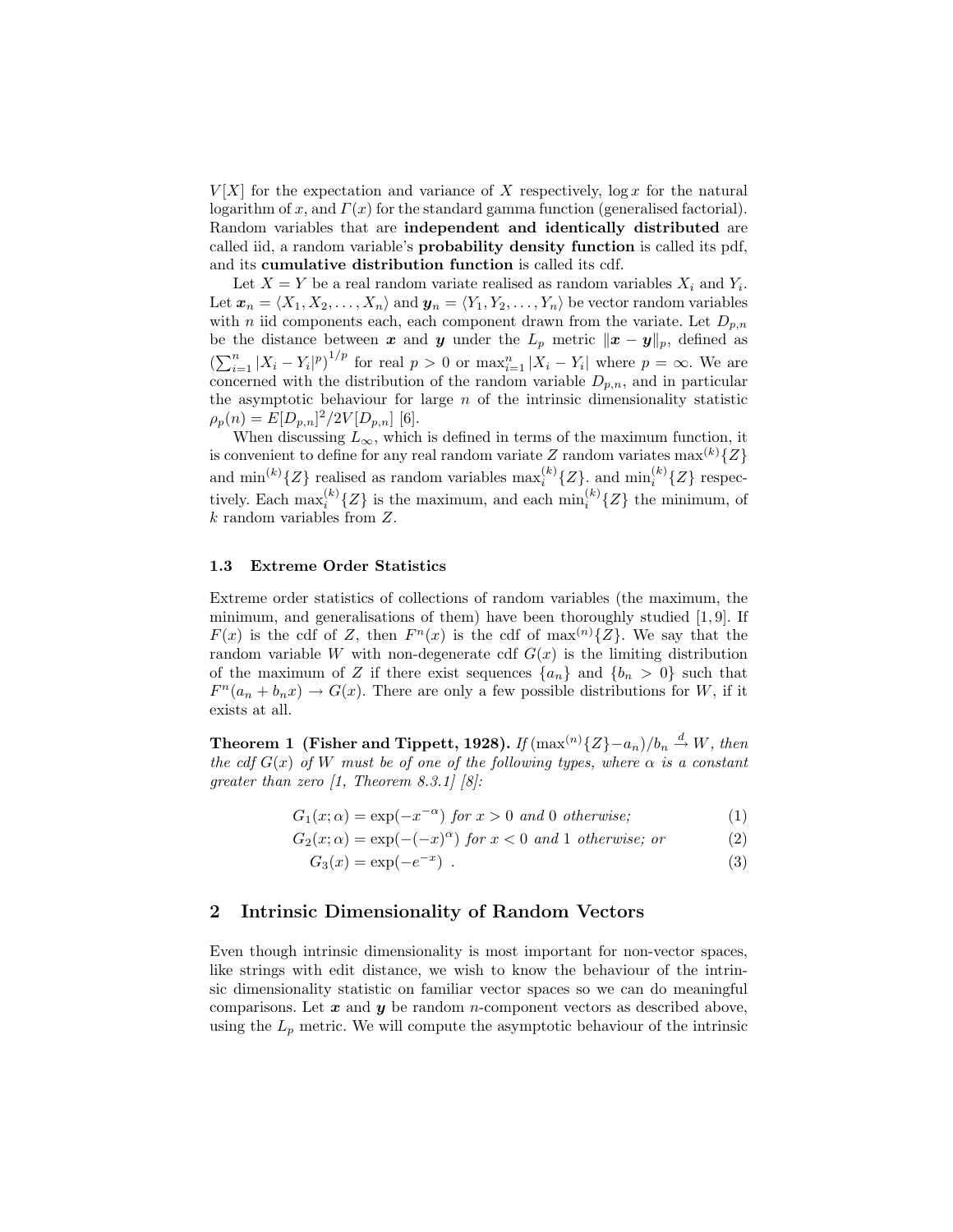dimensionality  $\rho_p(n)$  as n goes to infinity, based on the distribution of  $|X - Y|$ . Let  $\mu'_k$  represent the k-th raw moment of  $|X - Y|$ ; that is, the expected value of  $|X-Y|^k$ .

# 2.1 The  $L_p$  Metric for Finite  $p$

We would like the intrinsic dimensionality statistic to be proportional to the length of the vectors when applied to random vectors with iid components and distance measured by  $L_p$  metrics. For finite p as the number of components goes to infinity, it does indeed behave that way.

**Theorem 2.** With the  $L_p$  metric for fixed finite p, when the  $|X_i - Y_i|$  are iid with raw moments  $\mu'_k$ , then  $\rho_p(n) \to [p^2(\mu'_p)^2/(2(\mu'_{2p} - (\mu'_p)^2))]n$ .

*Proof.* The  $L_p$  metric for finite p is computed by taking the sum of random variables  $|X_i - Y_i|^p$ ; call the result S. Then the metric is  $S^{1/p}$ . We have  $V[|X_i - Y_i|^p]$  $Y_i|^p] = \mu'_{2p} - (\mu'_p)^2$ ,  $E[S] = n\mu'_p$ , and  $V[S] = n(\mu'_{2p} - (\mu'_p)^2)$ .

Since the mean and variance both increase linearly with  $n$ , the standard deviation will eventually become small in relation to the mean. For large  $n$  we can approximate the function  $x^{1/p}$  with a tangent line:

$$
E[S^{1/p}] \to E[S]^{1/p} = n^{1/p} (\mu'_p)^{1/p} \tag{4}
$$

$$
V[S^{1/p}] \to V[S] \left(\frac{d}{dS} S^{1/p}\right)^2 \bigg|_{S=E[S]} = \frac{\mu'_{2p} - (\mu'_p)^2}{np^2(\mu'_p)^2} n^{2/p}(\mu'_p)^{2/p} \tag{5}
$$

$$
\rho_p(n) = \frac{E[S^{1/p}]^2}{2V[S^{1/p}]} \to n \frac{p^2(\mu_p')^2}{2(\mu_{2p}' - (\mu_p')^2)} \quad \Box \tag{6}
$$

If we are using the  $L_1$  metric, the analysis is even better:

**Corollary 1.** When  $p = 1$ , the approximation given by Theorem 2 becomes exact:  $\rho_1(n) = [(\mu'_1)^2/(2(\mu'_2 - (\mu'_1)^2))]n$ .

*Proof.* When  $p = 1$ , then  $E[S^{1/p}] = E[S] = E[S]^{1/p}$  and  $V[S^{1/p}] = V[S] =$  $V[S]^{1/p}$ , regardless of n, and the limits for large n in the proof of Theorem 2 become equalities.  $\Box$ 

## 2.2 Binary Strings with Hamming Distance

Binary strings under Hamming distance are an easy case for the theory, and are of interest in applications like the Nilsimsa spam filter [7]. We can find the intrinsic dimensionality of the space of  $n$ -bit binary strings under Hamming distance by treating the strings as vectors with each component a Bernoulli random variable, equal to one with probability  $q$  and zero otherwise. Then the Hamming distance (number of bits with differing values) is the same as the  $L_1$  distance (sum of absolute component-wise differences), and by Corollary 1,  $\rho_1(n) = nq(1-q)/(1-2q+2q^2).$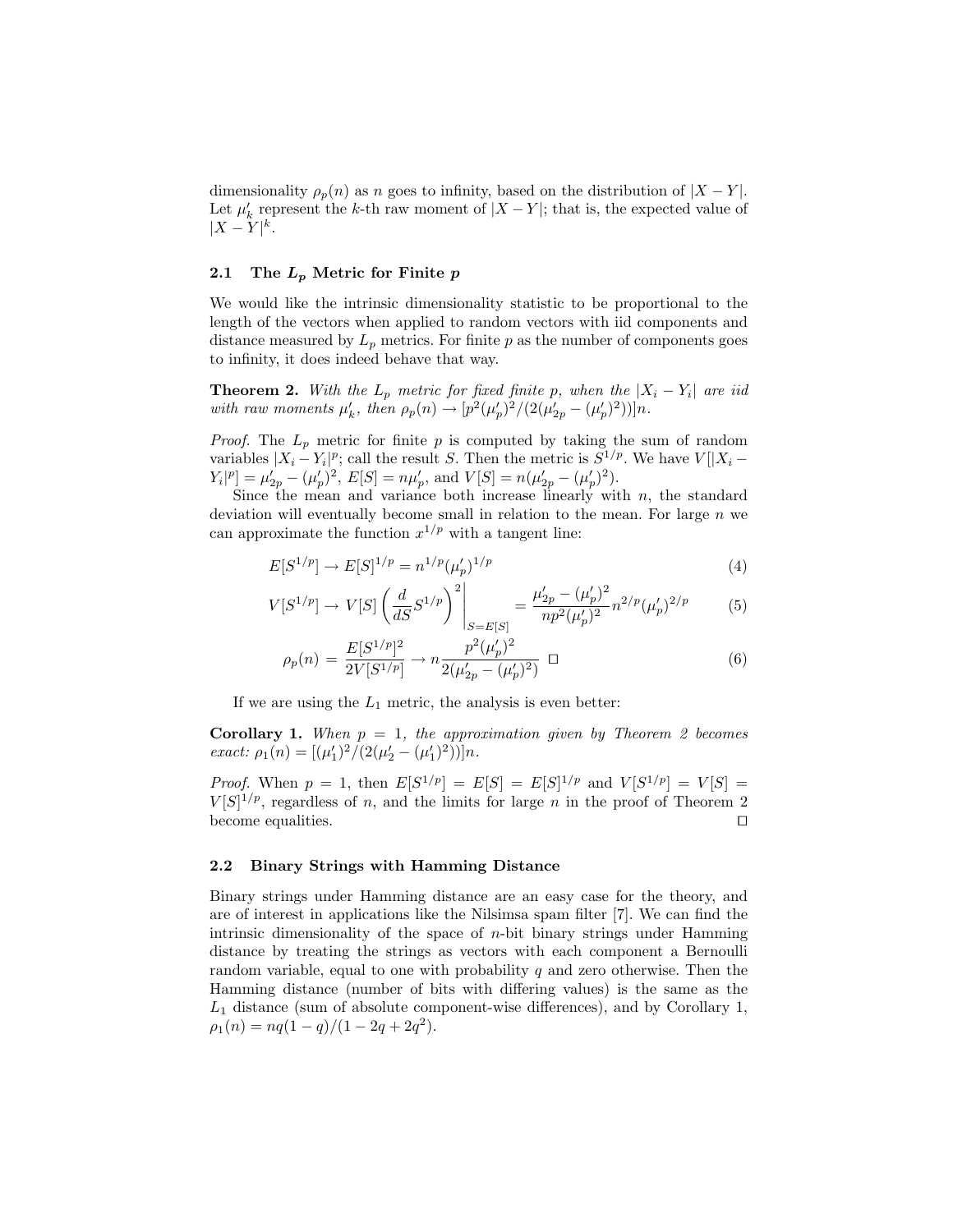Note that  $q = 1/2$  produces the maximum value of  $\rho_1(n)$ , namely  $n/2$ . Substituting into the lower bound of Chávez and Navarro, we find that a pivot-based algorithm using random pivots on a database of m strings each n bits long, with the Hamming metric, must use at least  $\frac{1}{2}(\sqrt{n}-1/\sqrt{f})^2 \ln m$  distance evaluations on average per query, to satisfy random queries returning at most a fraction  $f$ of the database [6].

# 2.3 The  $L_{\infty}$  Metric

The distance  $D_{\infty,n}$  is the maximum of n variables drawn from  $|X - Y|$ . We can eliminate the absolute value function with the following lemma.

**Lemma 1.** If  $Z$  is a real variate with distribution symmetric about zero, and  $W, a_n$ , and  $b_n$  exist with  $(\max^{(n)}{Z} - a_n)/b_n \stackrel{d}{\rightarrow} W$ , then  $\max^{(n)}{Z} \stackrel{d}{\leftrightarrow} O$  $\max^{(2n)}\{Z\}.$ 

*Proof.* Instead of taking the maximum absolute value of a set of  $n$  variables from Z, we could find the maximum and the negative of the minimum and then take the maximum of those two. But as described by Arnold, Balakrishnan, and Nagaraja, the maximum and minimum of a collection of random variables are asymptotically independent [1, Theorem 8.4.3]. Thus  $\max^{(n)}\{|Z|\} \stackrel{d}{\leftrightarrow}$  $\max\{\max^{(n)}\{Z\}, -\min^{(n)}\{Z\}\}\;$ ; and by symmetry of Z,

$$
\max\{\max^{(n)}\{Z\}, -\min^{(n)}\{Z\}\} \stackrel{d}{=} \max^{(2n)}\{Z\} \quad \Box \tag{7}
$$

Given the distribution of  $X - Y$  or  $|X - Y|$ , we can obtain the limiting distribution for  $D_{\infty,n} = \max^{(n)}\{|X-Y|\}$ ; and if it exists, it will be in one of the three forms stated in Theorem 1. We can then integrate to find the expectation and variance, and standard results give acceptable choices for the norming constants  $a_n$  and  $b_n$ , giving the following theorem.

**Theorem 3.** For random vectors with the  $L_{\infty}$  metric, when Theorem 1 applies to max<sup>(n)</sup>{|X – Y|}, we have:

$$
\rho_{\infty}(n) \to \frac{(a_n + b_n \Gamma(1 - 1/\alpha))^2}{2b_n^2(\Gamma(1 - 2/\alpha) - \Gamma^2(1 - 1/\alpha))} \text{ for } G_1(x; \alpha), \alpha > 2; \tag{8}
$$

$$
\rho_{\infty}(n) \to \frac{(a_n + b_n \Gamma(1 + 1/\alpha))^2}{2b_n^2(\Gamma(1 + 2/\alpha) - \Gamma^2(1 + 1/\alpha))} \text{ for } G_2(x; \alpha); \text{ and } (9)
$$

$$
\rho_{\infty}(n) \to \frac{3(a_n + b_n \gamma)^2}{b_n^2 \pi^2} \text{ for } G_3(x); \tag{10}
$$

where  $\gamma = 0.5772156649015...$  the Euler-Mascheroni constant.

Unlike in the finite-p case,  $\rho_{\infty}(n)$  does not necessarily approach a line.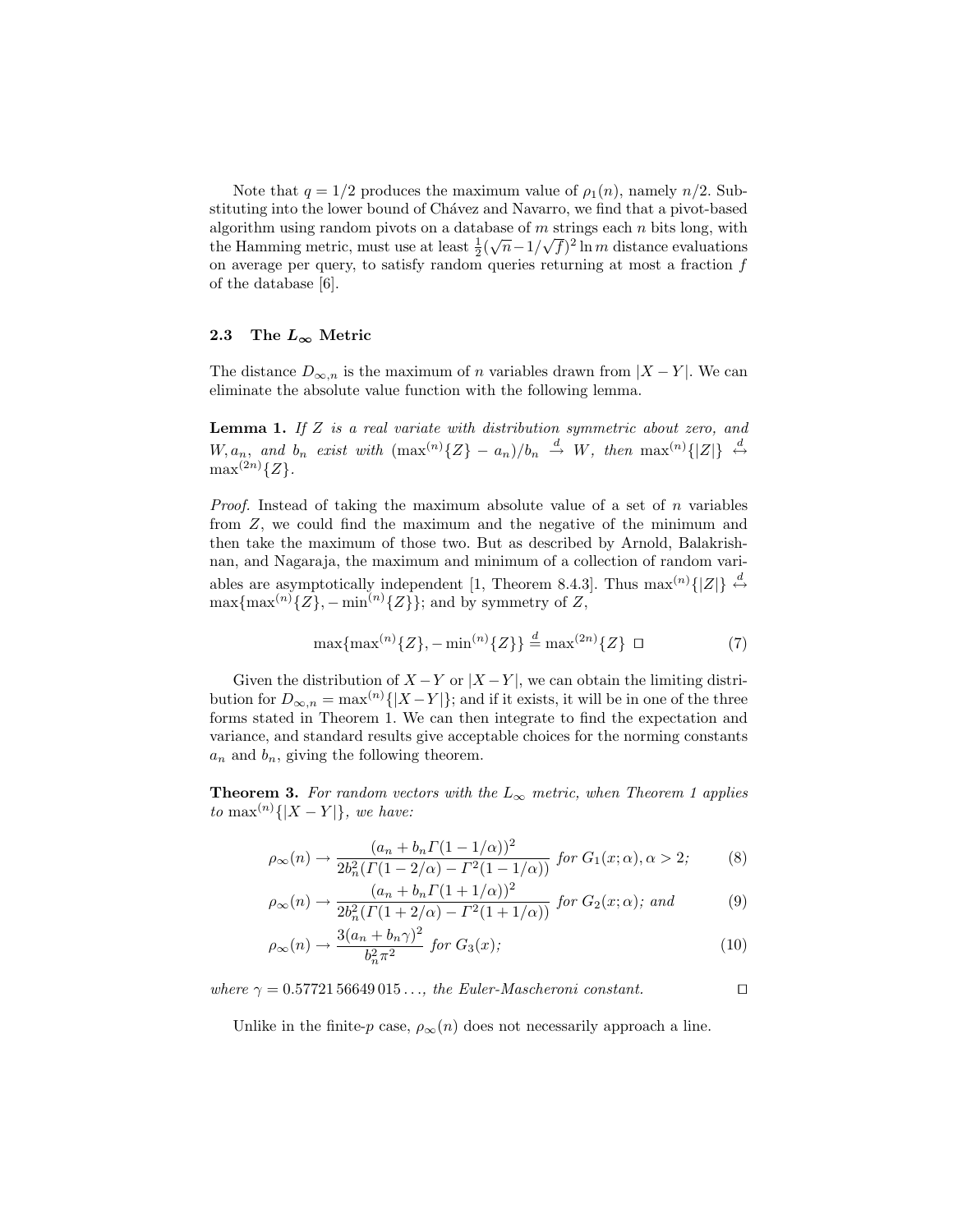## 2.4 Uniform Vectors

Let X and Y be uniform real random variates with the range  $[0, 1)$ , as used by Chávez and Navarro in their experiment [6]. The pdf of  $|X - Y|$  is  $2 - 2x$  for  $0 \leq x < 1$ . Simple integration gives the raw moments  $\mu'_p = 2/(p+1)(p+2)$  and  $\mu'_{2p} = 1/(2p+1)(p+1)$ , and then by Theorem 2,  $\rho_p(n) \to [(4p+2)/(p+5)]n$ .

For the  $L_{\infty}$  metric, we note that the cdf of  $|X - Y|$  is  $F(x) = 2x - x^2$ . Then standard results on extreme order statistics [1, Theorems 8.3.2(ii), 8.3.4(ii)] give us that  $(\max^{(n)}\{|X-Y|\} - a_n)/n_b \stackrel{d}{\to} W$  where  $a_n = 1, b_n = 1/\sqrt{n}$ , and the cdf of W is  $G_2(x; \alpha)$  with  $\alpha = 2$ . By (9),  $\rho_{\infty}(n) \to n/(2 - (\pi/2))$ . So as n increases,  $\rho_{\infty}(n)$  approaches a line with slope  $1/(2-(\pi/2)) = 2.32989618316...$ ; the same line approached by  $\rho_{\tilde{p}}(n)$  where  $\tilde{p} = (1 + \pi)/(7 - 2\pi) = 5.777777310519...$ 

We repeated the experiment described by Chávez and Navarro  $[6, Fig. 3]$ , of randomly choosing one million pairs of points, finding their distances, and computing the intrinsic dimensionality. The results are shown in Fig. 1. Examination reveals an apparent linear trend for each metric, but the points seem to be on much shallower lines than the theory predicts. The points for  $L_{256}$  match those for  $L_{\infty}$ , supporting the intuition that  $L_p$  for large p should have the same asymptotic behaviour as  $L_{\infty}$ .



Fig. 1. Experimental results for short vectors with uniform random components.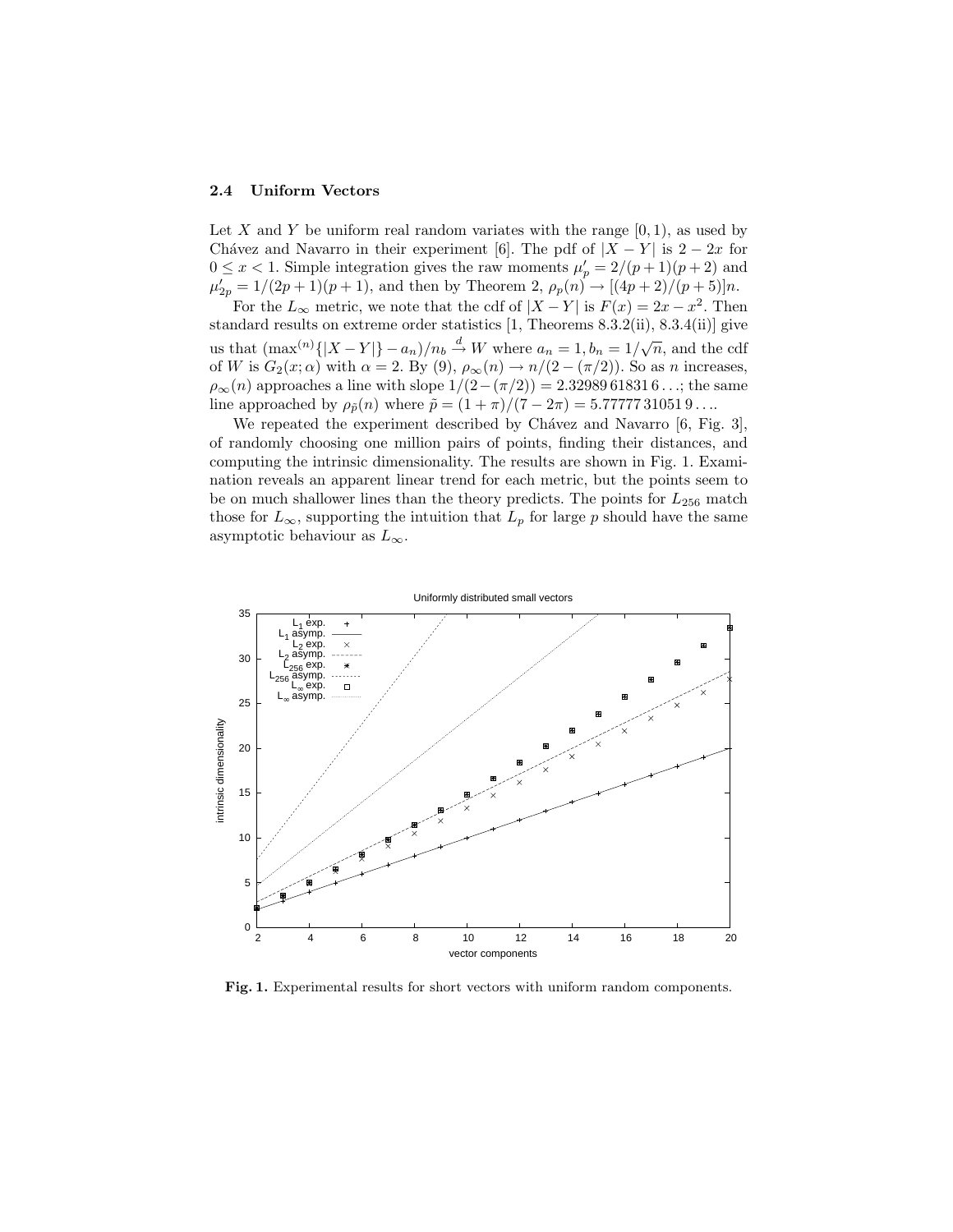

Fig. 2. Experimental results for long vectors with uniform random components.

Intuition turns out to be wrong. Repeating the experiment with vectors of up to one million components (Fig. 2), we see that the line for  $L_p$  does approach a slope of four as p increases, but with the  $L_{\infty}$  metric, the line drops to coincide with the line for  $L_{\tilde{p}}, \tilde{p} \approx 5.778$ , just as predicted by the theory. This phenomenon is actually not quite so strange as it may seem: this is simply a situation where we are taking two limits and it matters which order we take them.

## 2.5 Normal Vectors

Consider a similar case but let X and Y be standard normal random variates. Since X and Y are standard normal, their difference  $X - Y$  is normal with mean zero and variance two. Then each  $|X - Y|$  has a "half-normal" distribution with  $p$  and variance two. Then each  $|X - Y|$  has a man-normal distribution with pdf  $(\sqrt{2}/\pi)e^{-x^2/2\pi}$ . As before, we compute the raw moments and substitute into the intrinsic dimensionality formula, finding that  $\mu'_p = \pi^{(p-1)/2} 2^{p/2} \Gamma((p+1)/2)$ ,  $\mu'_{2p} = \pi^{p-1/2} 2^p \Gamma(p+1/2)$ , and so  $\rho_p(n) \to n[p^2 \Gamma^2((p+1)/2)/2(\sqrt{\pi} \Gamma(p+1/2) \Gamma^2((p+1)/2))$ . As in the uniform case,  $\rho_p(n) = \Theta(n)$ , but the slope is quite different. The maximum slope is one, with the  $L_2$  metric;  $L_1$  and  $L_3$  give slopes of approximately  $0.9$ ; and for larger  $p$  the slope rapidly approaches zero.

Now,  $D_{\infty,n} = \max^{(n)}\{|X-Y|\}$ . By Lemma 1 we can instead consider  $\max^{(2n)}{X - Y}$ . Each  $X - Y$  is normal with mean zero and variance two. Standard results on the maximum of normal random variables give us that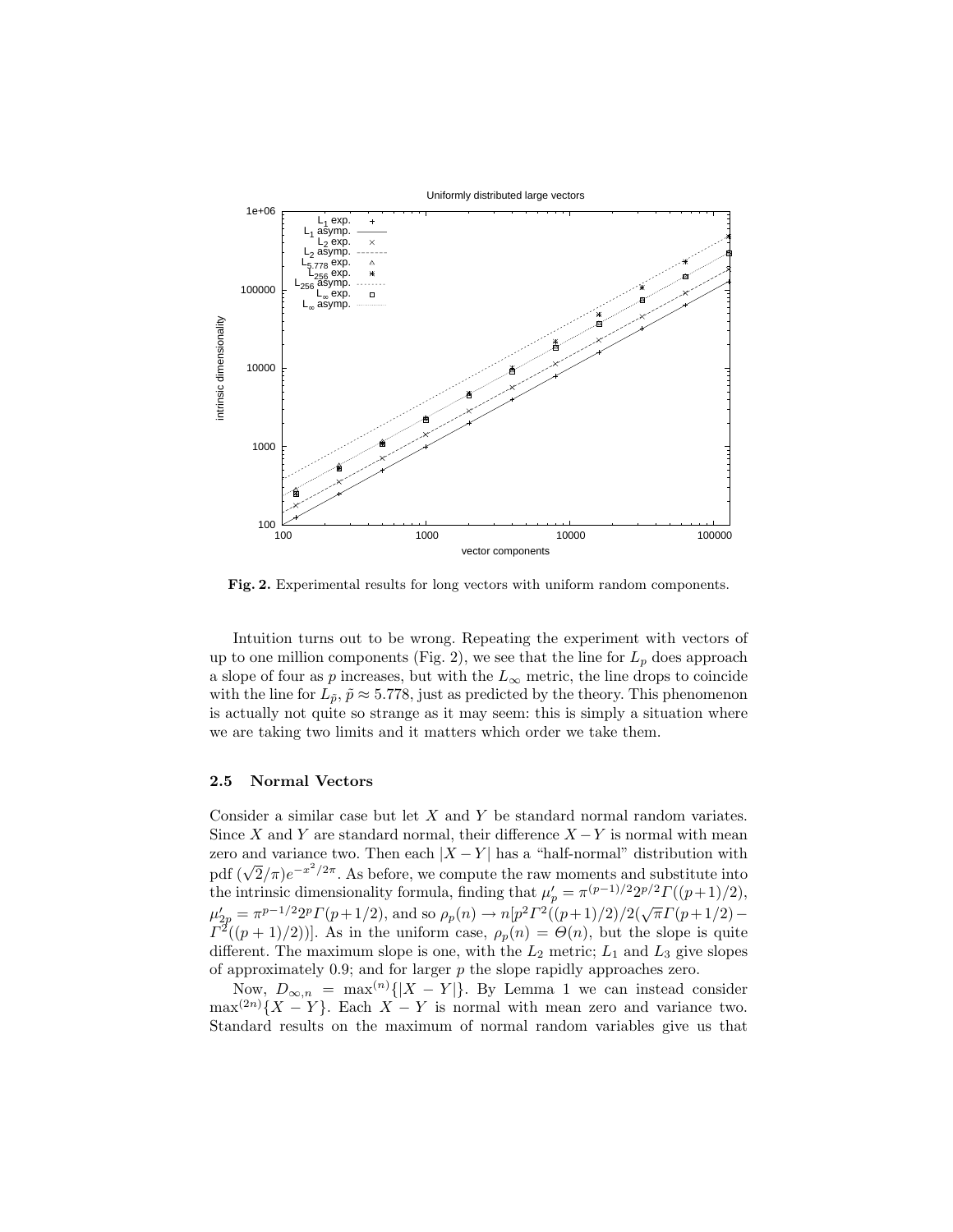$(D_{\infty,n} - a_{2n})/b_{2n} \stackrel{d}{\rightarrow} W$  where the cdf of W is  $G_3(x) = \exp(-e^{-x})$  and the  $(D_{\infty,n} - a_{2n})/b_{2n} \to W$  where the cut of W is  $G_3(x) = \exp(-e^{-x})$  and the<br>norming constants are  $a_{2n} = 2\sqrt{\log 2n} - (\log(4\pi \log 2n))/2\sqrt{\log 2n}$  and  $b_{2n} =$  $1/\sqrt{\log 2n}$  [1, 9, 12]. Then we can substitute into (10) to find the asymptotic intrinsic dimensionality  $\rho_{\infty}(n) \to (3/4\pi^2) \cdot [4\log n - \log \log 2n + \log(4/\pi) + 2\gamma]^2$ , which is  $\Theta(\log^2 n)$ .

As with uniform vector components, the intrinsic dimensionality shows markedly different asymptotic behaviour with the  $L_{\infty}$  metric from its behaviour with  $L_p$  metrics for finite  $p$ ; but here, instead of being linear with a surprising slope, it is not linear at all. The argument for linear behaviour from Yianilos [21, Proposition 2] only applies to finite p.

To verify these results, we generated one million pairs of randomly-chosen vectors for a number of combinations of vector length and  $L_p$  metric, and calculated the intrinsic dimensionality. The results are shown in Figs. 3 and 4 along with the theoretical asymptotes. As with uniform components, the true asymptotic behaviour for some metrics is only shown at the largest vector sizes.



Fig. 3. Experimental results for short vectors with normal random components.

Normal distributions in high-dimensional vector spaces have smaller intrinsic dimensionality than uniform distributions with vectors of the same length, when considered with  $L_{\infty}$  and  $L_p$  for large p. Does that mean normal distributions are easier to index, or only that intrinsic dimensionality is a poor measure of indexing difficulty? We argue that normal distributions really are easier to index.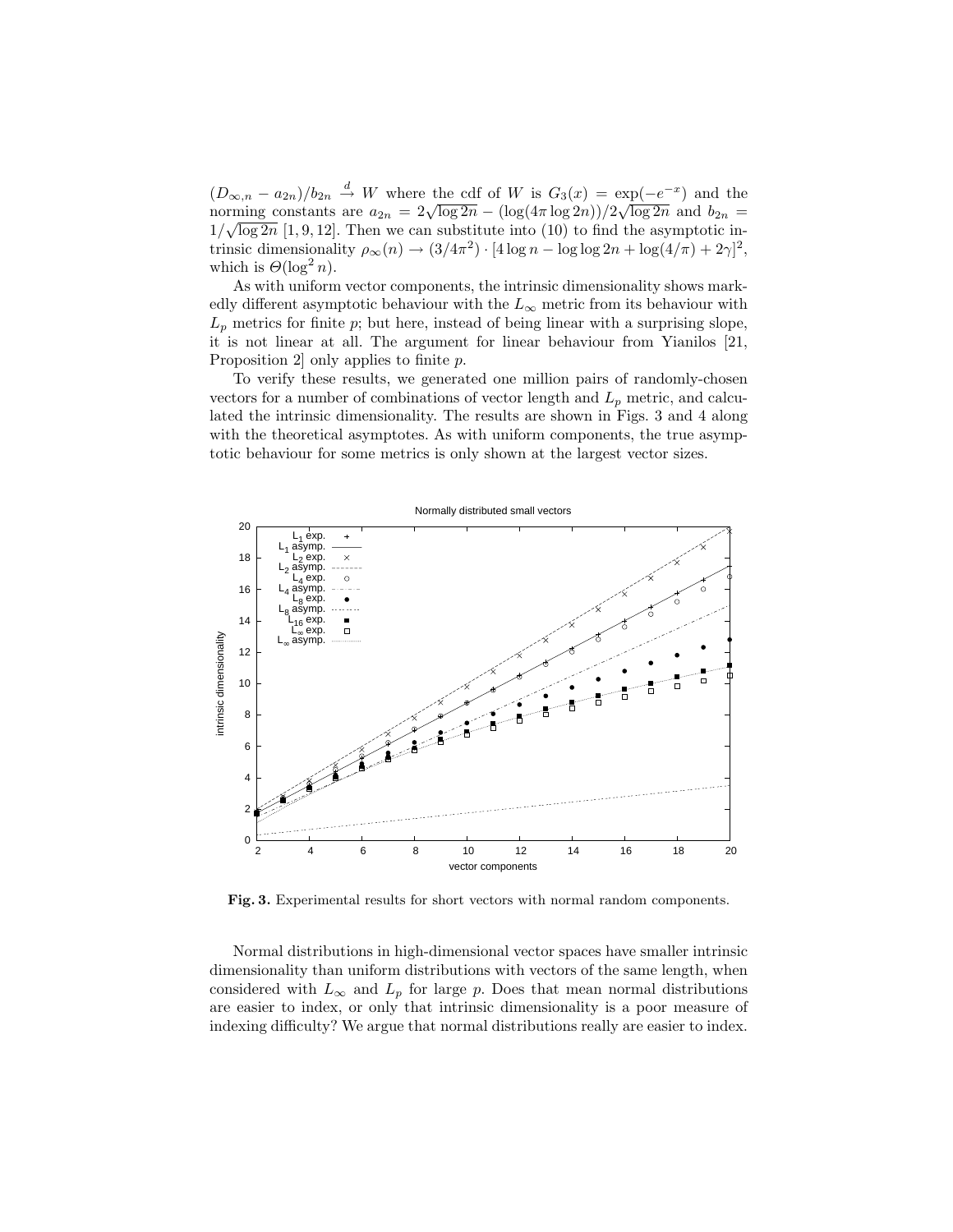

Fig. 4. Experimental results for long vectors with normal random components.

A random vector  $x$  from a high-dimensional normal distribution will typically have many small components and one, or a few, of much greater magnitude. Comparing  $x$  to another random point  $y$ , the greatest components of x will usually correspond to small components of y and vice versa, so the  $L_{\infty}$ distance between the two will usually be approximately equal to the one largest component of either vector. At high enough dimensions we could closely approximate the distances between points in almost all cases by only examining the index and magnitude of the single greatest component of each vector. We could achieve good indexing by just putting the points into bins according to index of greatest component, and using cheap one-dimensional data structures within bins. That is how pyramid-trees work [4], and they work well in this case.

However, when the vectors are selected from a uniform distribution, then componentwise differences have a triangular distribution, with heavier tails. More components of the difference vector are likely to be large and have a chance of determining the distance, so the indexing structure must represent more information per vector.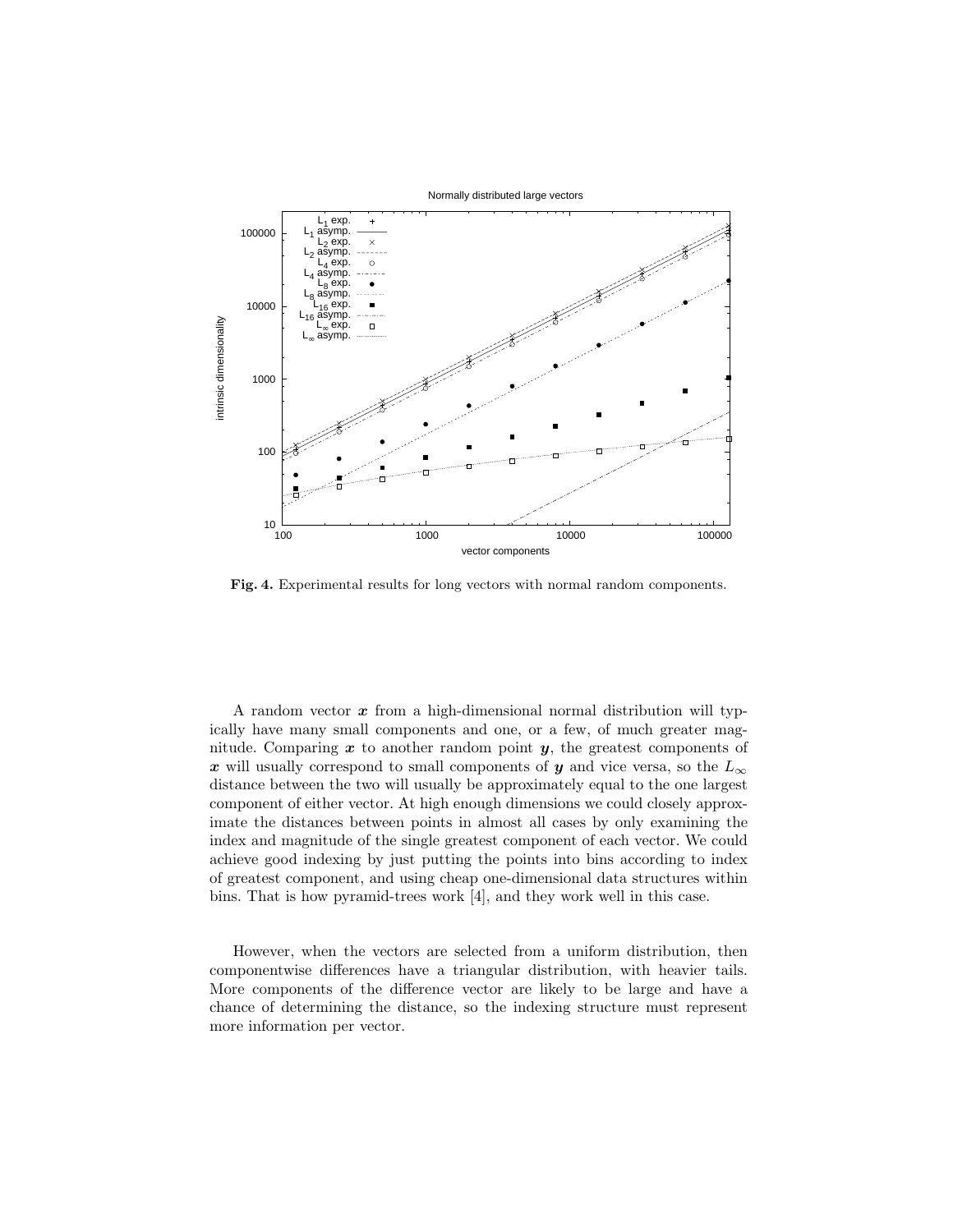# 3 Other spaces

Random vector spaces are of interest for calibrating the intrinsic dimensionality statistic, but practical spaces may be more difficult to analyse. Here we show the application of the statistic to some other spaces of interest.

# 3.1 Balls in Hamming spaces

Consider a ball of radius  $r$  in the space of  $n$ -bit binary strings; that is, a fixed  $n$ -bit string  $c$  and all the strings with Hamming distance from  $c$  equal to or less than r. If we consider this set as a metric space itself, using the Hamming distance and choosing points uniformly at random from the set, what is its intrinsic dimensionality?

**Theorem 4.** For a ball in the space of n-bit strings of constant radius  $r$  using the Hamming metric and choosing strings uniformly at random,  $\rho \rightarrow [r/(2r+1)]n$ .

*Proof.* Consider how many ways we could choose i of the n bits, then j of the remaining  $n-i$  bits, then k of the remaining  $n-i-j$  bits. This number is given by the multichoose function  $(i, j, k, n - i - j - k)! = n!/i!j!k!(n - i - j - k)!$ . If we choose two strings  $x$  and  $y$  from the ball, let i be the number of bit positions where x is different from c and y is equal, let j be the number of bit positions where  $y$  is different from  $c$  and  $x$  is equal, and then let  $k$  (which must be from zero to  $r - \max\{i, j\}$  be the number of bit positions where x and y are both different from  $c$  and thus equal to each other. We can count the number of ways to choose these two strings as

$$
N = \sum_{i=0}^{r} \sum_{j=0}^{r} \sum_{k=0}^{r - \max\{i,j\}} (i, j, k, n-i-j-k)!
$$
 (11)

$$
= \frac{1}{r!^2} n^{2r} - \frac{r-3}{r!(r-1)!} n^{2r-1} + o(n^{2r-1}) \tag{12}
$$

Similarly, by finding the leading terms of the sums and applying long division, we can find expressions for the first two raw moments of the distance for two strings chosen uniformly at random from the ball:

$$
\mu'_1 = \frac{1}{N} \sum_{i=0}^r \sum_{j=0}^r \sum_{k=0}^{r-\max\{i,j\}} (i+j)(i,j,k,n-i-j-k)!
$$
 (13)

$$
= 2r - 2r(r+1)n^{-1} + o(n^{-1})
$$
\n(14)

$$
\mu_2' = \frac{1}{N} \sum_{i=0}^r \sum_{j=0}^r \sum_{k=0}^{r - \max\{i,j\}} (i+j)^2 (i,j,k,n-i-j-k)!
$$
 (15)

$$
=4r^2 - 2r(4r^2 + 2r + 1)n^{-1} + o(n^{-1}).
$$
\n(16)

Then by substitution into the intrinsic dimensionality formula, we obtain  $\rho \rightarrow [r/(2r+1)]n.$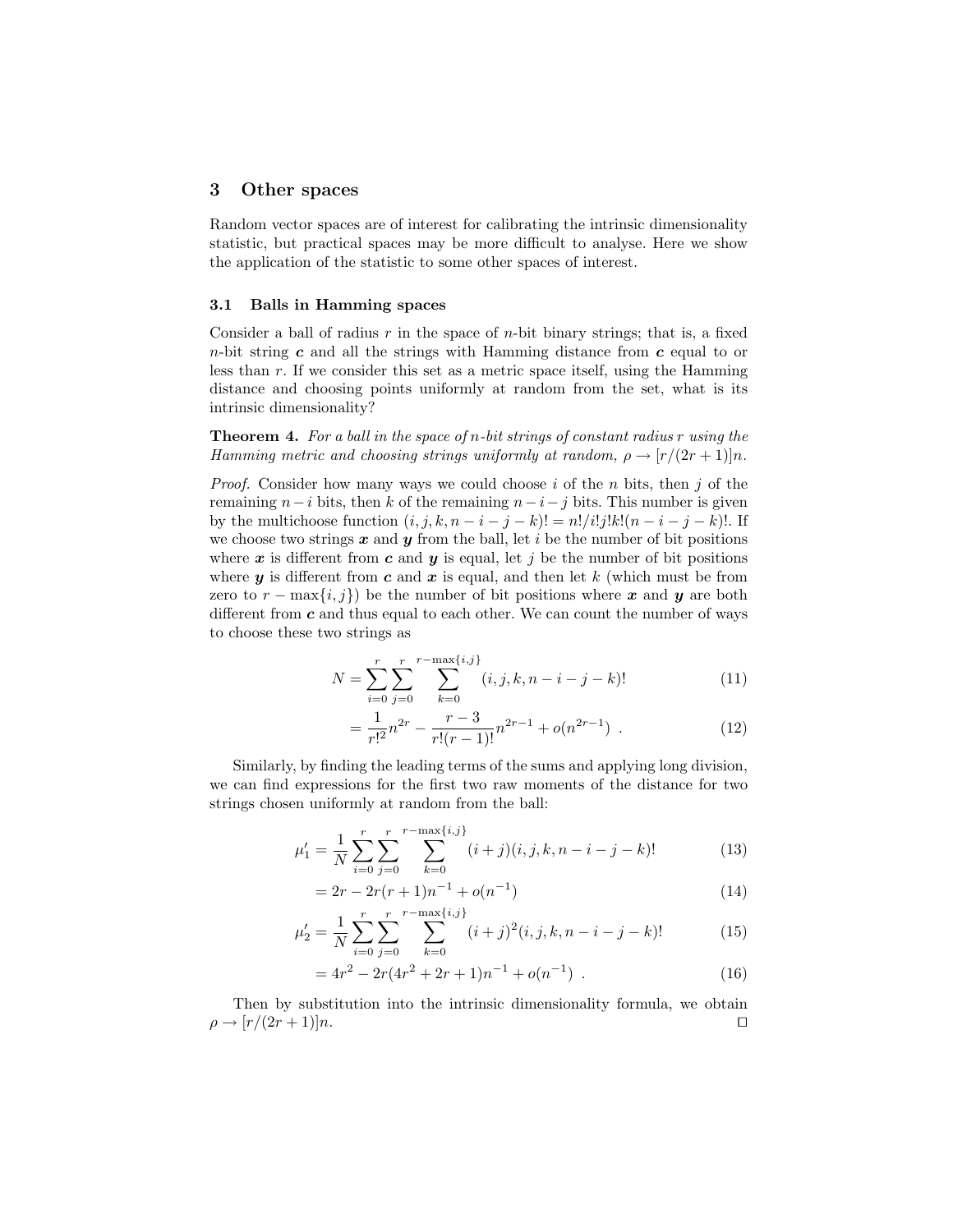#### 3.2 An image database

We constructed an image database by selecting frames at random from a selection of commercial DVD motion pictures, choosing each frame with 1/200 probability to create a database of 3239 images, which were converted and scaled to give 259200-element vectors representing the RGB colour values for  $360 \times 240$  pixels. Sampling 10<sup>5</sup> pairs of these vectors using each of the  $L_2$  and  $L_{\infty}$  metrics produced ρ values of 2.759 for L<sup>2</sup> and 38.159 for L∞. These results suggest that the  $L_2$  metric reveals much stronger clumping structure on this database than the  $L_{\infty}$  metric does; and with  $L_2$ , this database is approximately as hard to index as a three-dimensional normal distribution in  $L_2$  space ( $\rho = 2.813$ , from the experiment shown in Fig. 3). If we have a choice about which metric to use, the  $L_2$  metric will produce a much more efficient index than the  $L_{\infty}$  metric.

## 3.3 A text database

We obtained a sample of 28999 spam email messages from SpamArchive.org [18], and added 2885, or approximately 10 percent, non-spam messages from locally collected outgoing email, to simulate the database a practical spam-filtering application might process. We sampled  $10<sup>5</sup>$  pairs of messages, computed their distances using the Perl Digest::Nilsimsa [15] 256-bit robust hash, and Hamming distance, and computed the intrinsic dimensionality  $\rho = 10.338$ . For the spam messages alone, and for the non-spam messages alone, we obtained  $\rho$  values of 10.292 and 11.262 respectively, again with sampling of  $10^5$  pairs for each database. An index of the email database based on Hamming distance of the Nilsimsa hashes would perform better than a similar index on uniform random 256-bit strings, but answering queries would still be quite difficult, a little more difficult than for random data normally distributed in 10-dimensional  $L_2$  space.

# 4 Conclusions and Future Work

Intrinsic dimensionality answers questions about spaces: which spaces have comparable indexing difficulty, which metrics will allow good indexing, and lower bounds on query complexity. We have characterised the asymptotic behaviour of the intrinsic dimensionality statistic for randomly chosen vectors with the components having uniform or normal distributions, and the  $L_p$  metrics for both finite and infinite p. As our theoretical results show, uniform and normal components produce vastly different results, especially for  $L_p$  with large  $p$  and  $L_{\infty}$ . In those metrics, high-dimensional normal distributions are easier to index than uniform distributions of the same dimension. We have also given results for more complicated spaces: balls in Hamming space, and practical databases of images and email messages, demonstrating the flexibility of the technique.

The ultimate question for indexing difficulty measurement is how much making a distance measurement reduces our uncertainty about the query point's distance to points in the index. Intrinsic dimensionality attempts to answer the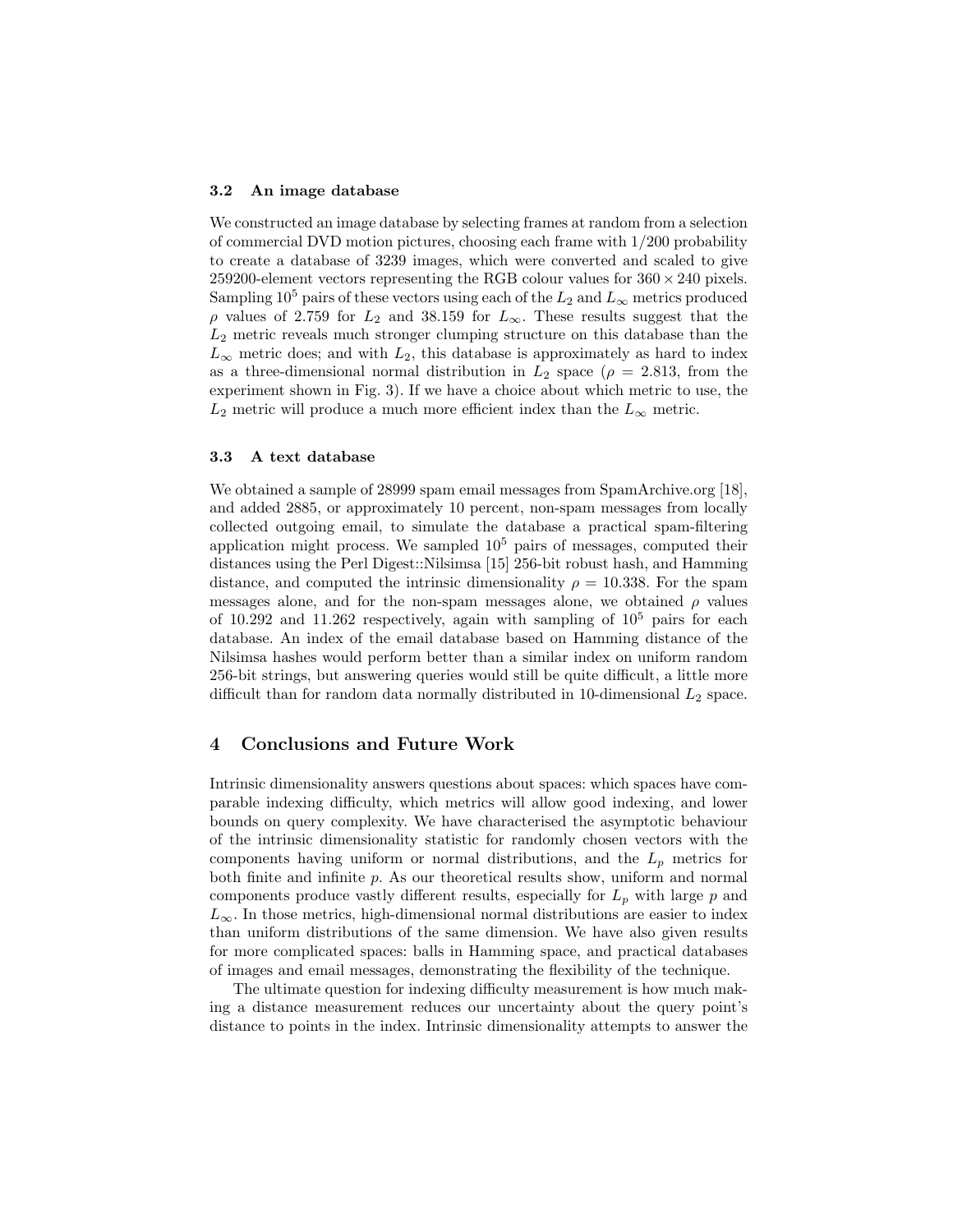question based on the mean and variance of the distribution of a single distance; but we might obtain a more useful statistic by considering the joint distribution of distances among more than two randomly chosen points. Such a statistic could allow the proof of highly general bounds on indexing performance.

# References

- 1. Arnold, B.C., Balakrishnan, N., Nagaraja, H.N.: A First Course in Order Statistics. Wiley series in probability and mathematical statistics. John Wiley & Sons, Inc., New York (1992)
- 2. Baeza-Yates, R.A., Cunto, W., Manber, U., Wu, S.: Proximity matching using fixed-queries trees. In: CPM (Combinatorial Pattern Matching). Volume 807 of Lecture Notes in Computer Science., Springer (1994) 198–212
- 3. Beckmann, N., Kriegel, H.P., Schneider, R., Seeger, B.: The R\*-tree: An efficient and robust access method for points and rectangles. In: SIGMOD (International Conference on Management of Data). (1990) 322–331
- 4. Berchtold, S., Böhm, C., Kriegel, H.P.: The pyramid-tree: Breaking the curse of dimensionality. In: SIGMOD (International Conference on Management of Data). (1998) 142–153
- 5. Bozkaya, T., Ozsoyoglu, M.: Indexing large metric spaces for similarity search queries. ACM Transactions on Database Systems 24 (1999) 361–404
- 6. Chávez, E., Navarro, G.: Measuring the dimensionality of general metric spaces. Technical Report TR/DCC-00-1, Department of Computer Science, University of Chile (2000) Submitted. Online ftp://ftp.dcc.uchile.cl/pub/users/gnavarro/metricmodel.ps.gz.
- 7. Damiani, E., De Capitani di Vimercati, S., Paraboschi, S., Samarai, P.: An open digest-based technique for spam detection. In: 2004 International Workshop on Security in Parallel and Distributed Systems, San Francisco, CA, USA (2004)
- 8. Fisher, R.A., Tippett, L.H.C.: Limiting forms of the frequency distribution of the largest or smallest member of a sample. Proceedings of the Cambridge Philosophical Society 24 (1928) 180–190
- 9. Galambos, J.: The Asymptotic Theory of Extreme Order Statistics. Second edn. Robert E. Krieger Publishing Company, Malabar, Florida, U.S.A. (1987)
- 10. Grumbach, S., Tahi, F.: A new challenge for compression algorithms: Genetic sequences. Journal of Information Processing and Management 30 (1994) 875–886
- 11. Guttman, A.: R-trees: a dynamic index structure for spatial searching. SIGMOD Record (ACM Special Interest Group on Management of Data) 14 (1984) 47–57
- 12. Hall, P.: On the rate of convergence of normal extremes. Journal of Applied Probability 16 (1979) 433–439
- 13. Katayama, N., Satoh, S.: The SR-tree: an index structure for high-dimensional nearest neighbor queries. In: SIGMOD (International Conference on Management of Data). (1997) 369–380
- 14. Li, M., Badger, J.H., Xin, C., Kwong, S., Kearney, P., Zhang, H.: An information based sequence distance and its application to whole mitochondrial genome phylogeny. Bioinformatics 17 (2001) 149–154
- 15. Norwood, C., cmeclax: Digest::Nilsimsa 0.06. Computer software (2002) Online http://search.cpan.org/~vipul/Digest-Nilsimsa-0.06/.
- 16. Sahinalp, S.C., Tasan, M., Macker, J., Ozsoyoglu, Z.M.: Distance based indexing for string proximity search. In: ICDE (International Conference on Data Engineering), IEEE Computer Society (2003)